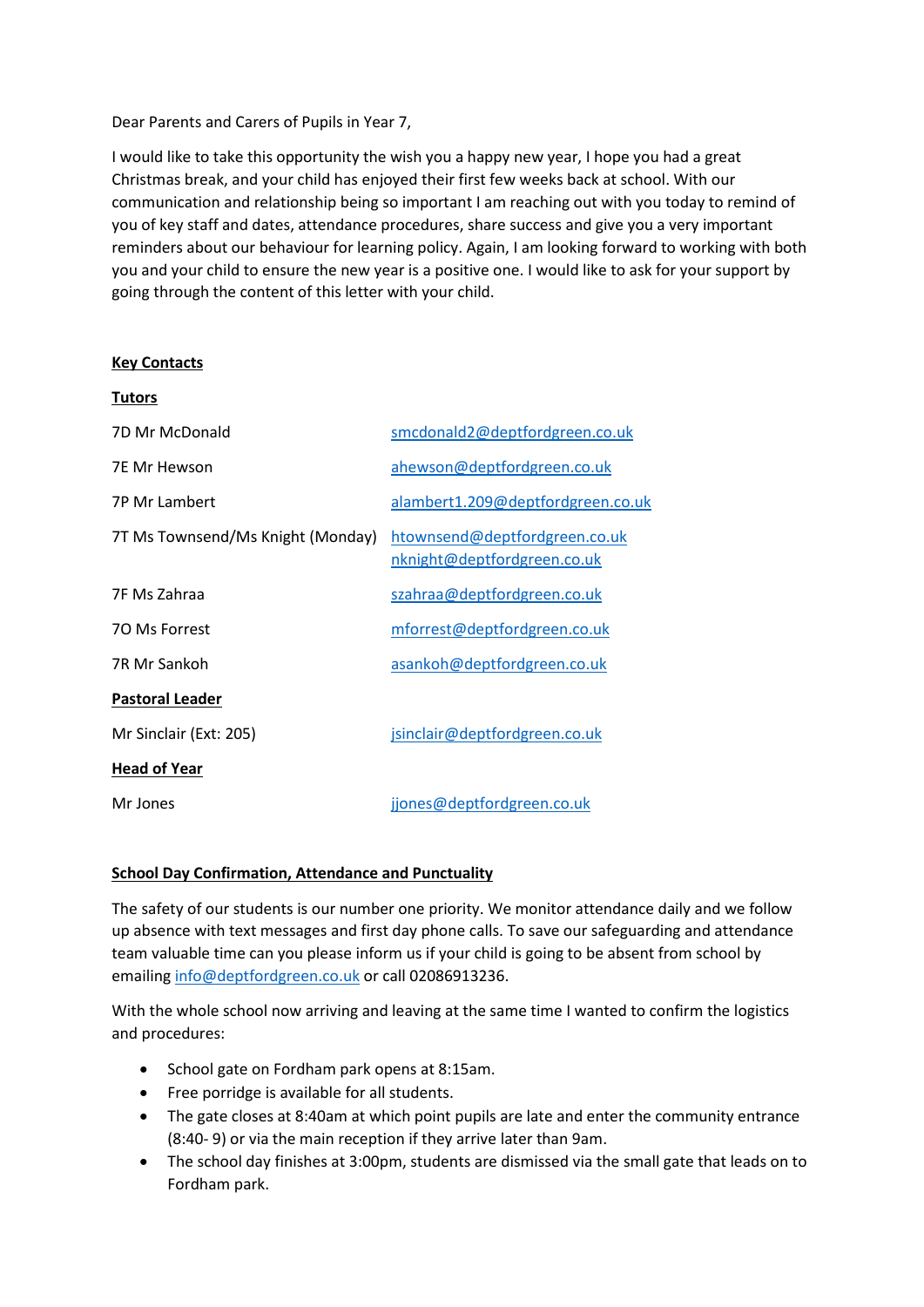Students who arrive late will be expected to make the time up at the end of the day, this will last no longer than 20 minutes.

## **Key Behaviour for learning updates**

Following on from both parent and student feedback we have recently updated our jewellery and hair rules.

- Jewellery- 2 piercings in each ear must be studded, 1 nose stud. No false acrylic nails, no false eye lashes, no hoodies, no denim or leather jackets, no sunglasses, no headwear unless for religious reasons.
- Hair- my hair my rules, there are no restrictions on hair.
- Coats can only be worn on the ground floor.
- Blazers are still compulsory and must be worn at all times unless a member of staff gives the student permission to remove it.

# **Use of phones and social media**

During the school day and on the school site mobile phones must not be seen or heard. If they are they will be confiscated. If a student refuses or it is their second time we will ask you to come and collect it. Please remind your child of the rules and if you ever need to contact them in an emergency during the school day please do so by ringing reception.

As our young people grow up, they will be communicating more and more through social media, this can be a brilliant way of keeping in touch with friends, but it can also pose risks of which pupils will learn about in PSHE. I would recommend having honest and open discussions with your child about their use of social media and checking through any conversations or apps that you have concerns about.

# **Key Dates**

| 17.01.22                       | Martin Luther King Day                    |
|--------------------------------|-------------------------------------------|
| 27.01.22                       | <b>Holocaust Memorial Day</b>             |
| 01.02.22                       | <b>Chinese New Year</b>                   |
| 02.02.22                       | Winter production, Matinee 1pm            |
|                                | Winter production evening performance 7pm |
| 03.02.22                       | Winter production, Matinee 1pm            |
|                                | Winter production evening performance 7pm |
| 08.02.22                       | Safer internet day                        |
| 10.02.22                       | Open Mic (more details to follow)         |
| 14th-18 <sup>th</sup> February | Half term                                 |
| 21.02.22                       | School closed- Queen's Jubilee Day        |
| 03.03.22                       | World Book Day                            |
| 08.03.22                       | International Women's Day                 |
| 31.03.22                       | Open Mic (more details to follow)         |
| 01.04.22                       | Early school closure                      |

### **Celebrating Success**